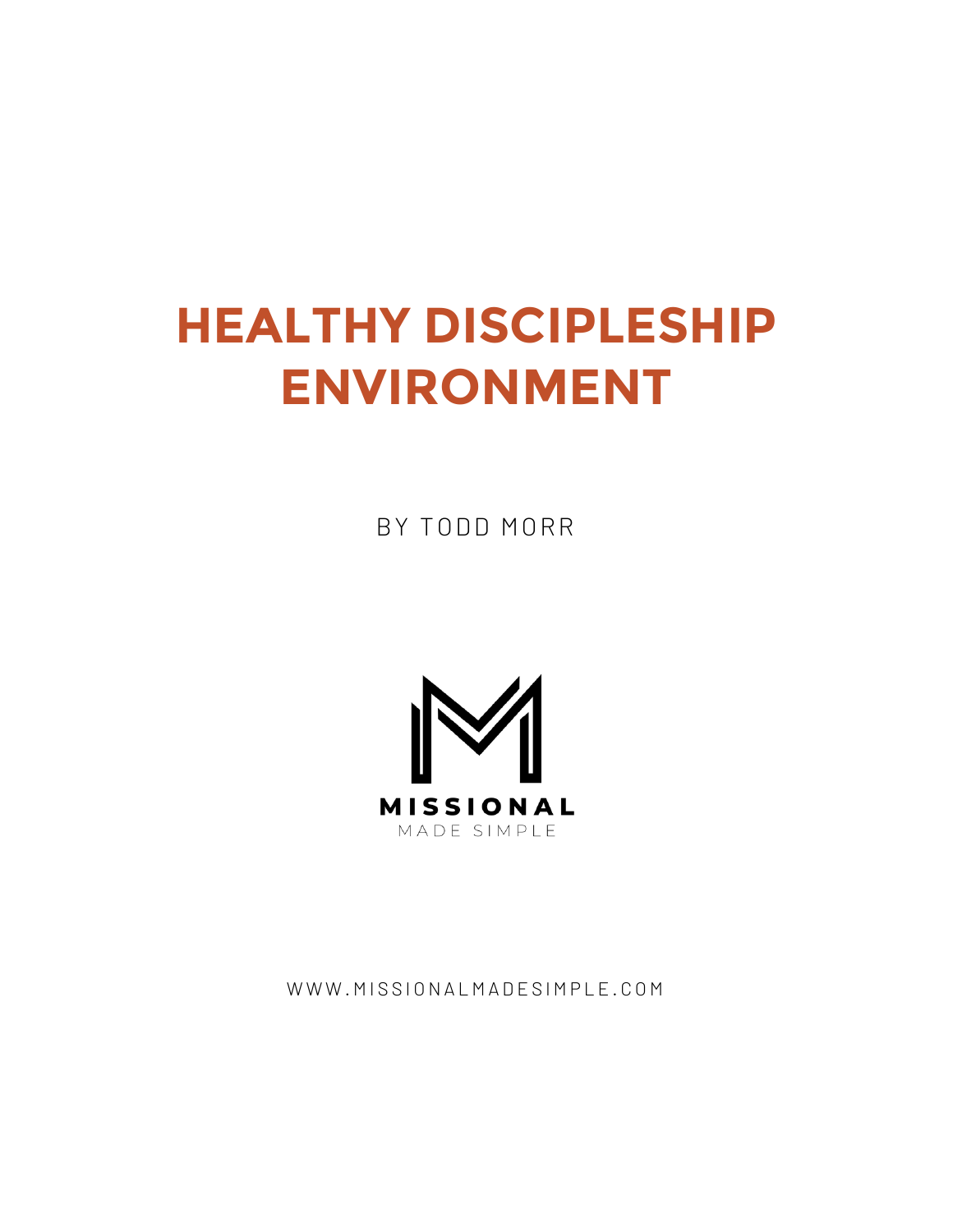## **CREATING THE ENVIRONMENT FOR DISCIPLESHIP**

In the Story, we watch as Jesus makes disciples, turning fishermen into fishers of men. Then before he ascends into heaven, he gives them the mission to also make disciples who obey his commands And then over and over in Acts we see how they accomplished that mission. They did basically what Jesus did with his disciples. They proclaimed the good news about Jesus and established communities of believers to live this new life together as family.

Discipleship wasn't merely a Sunday school class to attend or curriculum to be discussed or a smorgasbord of programs offered by a church. Those structures may teach *what* Jesus commanded, but alone they don't create an environment where people learn to *obey* what Jesus commanded. A gospel-centered community on Jesus' mission must be the context for discipleship.

The mission of our *Missional* Communities is to make disciples. But as leaders, we can no more force people to grow as disciples than a farmer can force a plant to grow. "So neither he who plants nor he who waters is anything, but only God, who makes things grow." (1 Cor 3:7) Much like a farmer, we get to create an environment that supports growth.

Discipleship is the holistic care of a small group of people who are consistently experiencing Jesus' life and teaching together. In a healthy discipleship environment, they are learning to submit every area of life to the Lordship of Jesus.

### **10 NECESSARY QUALITIES OF A HEALTHY DISCIPLESHIP ENVIRONMENT**

So what kind of environment did Jesus create to develop his disciples?

#### **1. EMPOWERED BY THE HOLY SPIRIT**

(*John 14:15-20, 16:7-15, 1 Cor. 2:10-14, Romans 8:5-14, Galatians 5:16-26, Acts)*

- Only the Holy Spirit can change hearts and transform lives. Therefore, he is the primary discipler and equipper of people. He teaches, reminds, convicts, helps, leads, reveals, counsels.
- The Holy Spirit's job is to make us like Jesus and to help us accomplish the works we've been created to do. The Holy Spirit calls us, equips us, and sends us out to bear fruit through his power.
- "Making disciples" must be done in submission to and in partnership with the Holy Spirit. The Holy Spirit is the primary discipler and equipper of people. We can do nothing apart from him (John 15:5).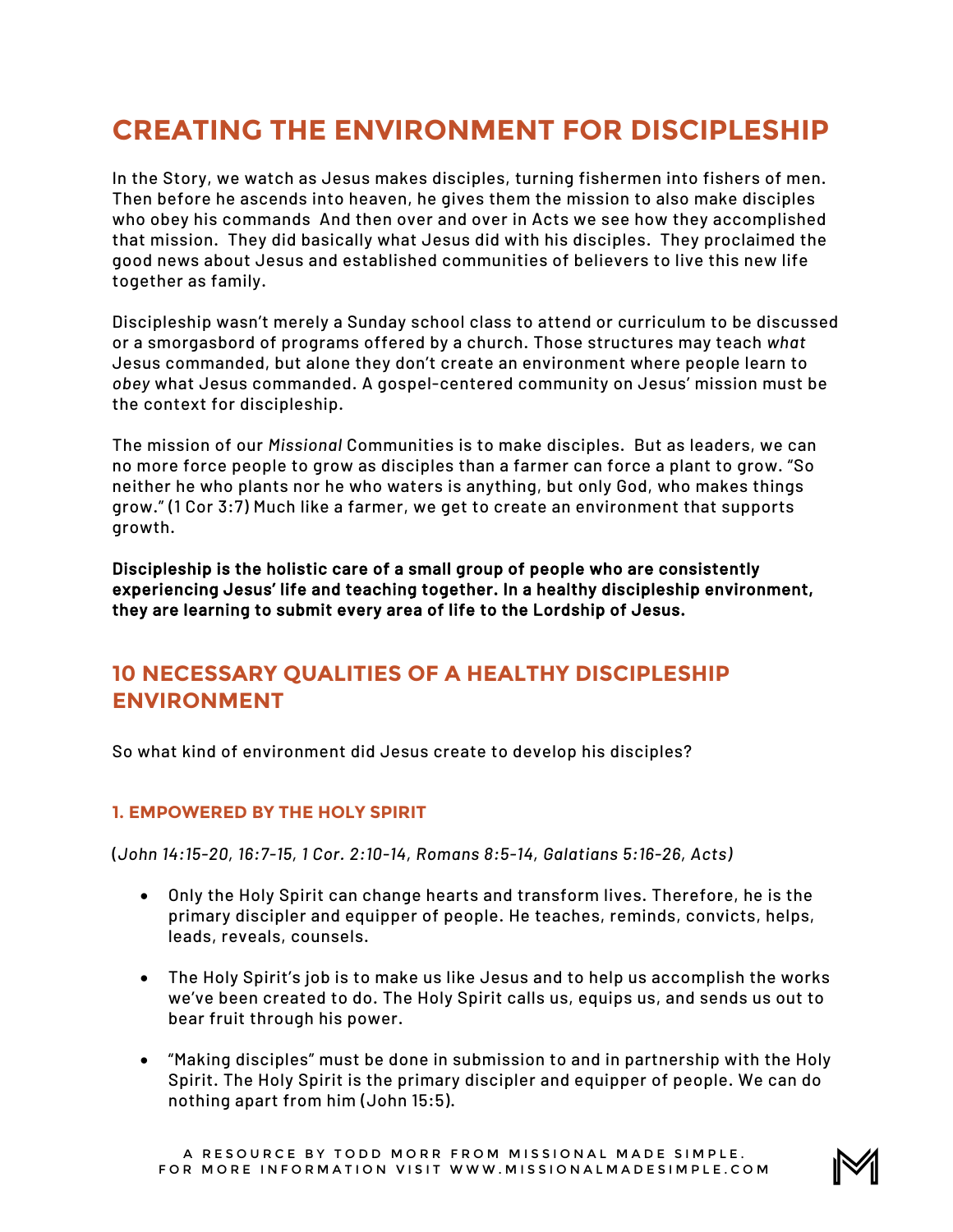o *What would it look like to disciple in submission to and in partnership with the Holy Spirit?* 

#### **2. GOSPEL SATURATED**

*(Romans 8:28-29; Galatians 2:14; Matthew 15:1-20, 20:20-28; Luke 6:1-11, 8:1-15)*

- The gospel must permeate the discipling environment. It is ultimately the answer to every problem and the motivation to submit every area of life to the Lordship of Jesus. Or in other words, it's the motivation to apply the gospel to every area of life.
- As we are amazed by God, his wisdom, power, glory, grace, and goodness revealed through his Story and especially in Jesus, we find our security, significance, approval, joy and satisfaction in him rather than anything else.
- As the gospel seeps into every crack and crevice of our lives, we walk more and more in submission to Jesus, for our good and his glory.
- We often see Jesus help the disciples reflect and apply truth based on experience. In the course of everyday events and conversations, he showed them how being a part of his kingdom gives a new perspective on everything. The truth of the gospel when connected to experience is much more likely to be remembered and applied.
	- o *Can the people in my Missional Community apply the gospel to their own lives? Each other's lives? Do our casual conversations often go to the gospel?*

#### **3. COMMUNITY INFLUENCED**

*(Matthew 8:23-27, 9:9-13, 9:35-38; Luke 22:14-23, 22:39-46)*

- The disciples learned an extraordinary amount from watching and listening to Jesus. We can assume they also learned a great deal from their interaction with each other, as they traveled, lived, and ministered together in close community.
- The role of a Missional Community leader or DNA leader is important as a primary discipler, but much learning, modeling, and sharpening takes place between others in the group, as they serve together and experience life together. (i.e. example of a healthy family or successful sports team).
- The accountability that can and should take place, as a group of individuals live open and transparent lives before each other, is also critical to the discipleship process. Without a high level of accountability, most people are likely to keep

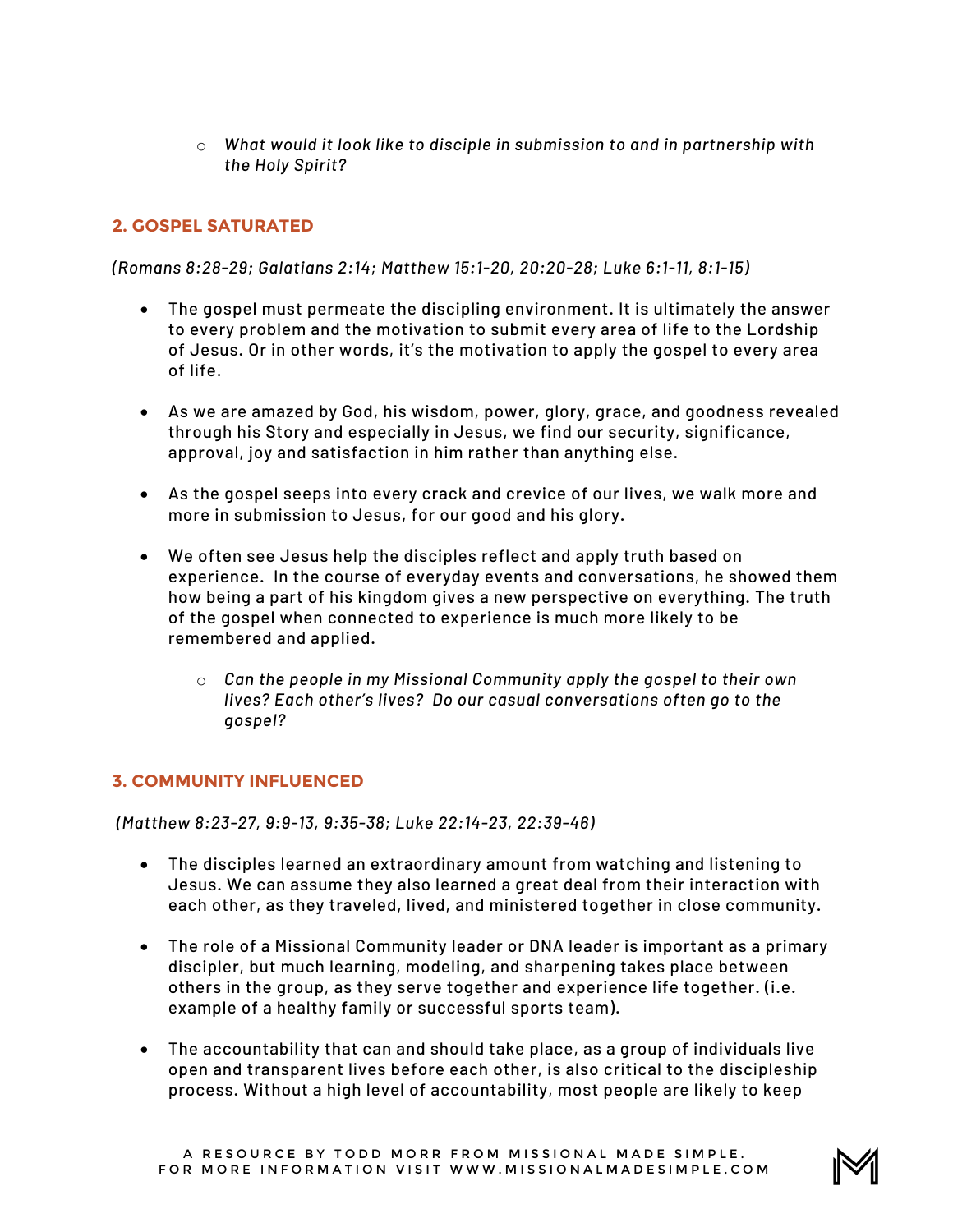significant areas of their lives hidden and in sin. A group of trusted friends is usually the only safe place where sin can be confessed and healed.

o *Do the people in your MC see themselves as disciplers, even if they aren't considered leaders?* 

#### **4. MISSIONAL, SERVING OTHERS**

*(Matthew 8:1-3, 8:14-17, 10:5-8; Luke 9:10-17, 18:35-46)*

- Jesus placed a high value on service and evangelism to those who were not yet his followers, especially to those in great need. Jesus was consistently exposing the disciples to different kinds of people, in different kinds of places, with different kinds of needs. Many of these people were physically, relationally, emotionally, or spiritually needy. He often placed the disciples in situations where they could learn to love and serve "the least of these" by watching him or by serving alongside him.
- Character qualities like love, compassion, servanthood, sacrifice, and generosity are more likely to be integrated into a person's life, as they enter into the lives of others and frequently demonstrate the above qualities in the context of those relationships. Spiritual growth is often more significant, when people serve outside the church family and serve people who are desperately needy. (It's very important for these things to be practiced frequently, so that they become part of a person's lifestyle, rather than a project that they participate in a few times a year.)
	- $\circ$  Can compassion, generosity, sacrifice, etc. be "taught into" the life of a believer? How does it happen?

#### **5. HOLISTIC**

*(Matthew 5:1-12, 6:1-4, 6:19-34; Luke 5:5-11, 6:37-42)*

- It's obvious from the teaching and experiences Jesus had with the disciples that he was committed to developing them holistically, concerned with helping them bring their whole lives under the will of the Father and offering their whole lives as worship to the Father.
- Discipleship needs to involve caring for the whole life of a person. Every area of a person's life needs the gospel, not just the "spiritual" areas like Bible study, prayer, etc. A person's time, job, money, relationships, body, etc. must all be shaped from a gospel perspective.
	- o *What kind of care needs to be given to help each person in your missional community and DNA apply the gospel to their whole lives, rather than just the "spiritual" areas?*

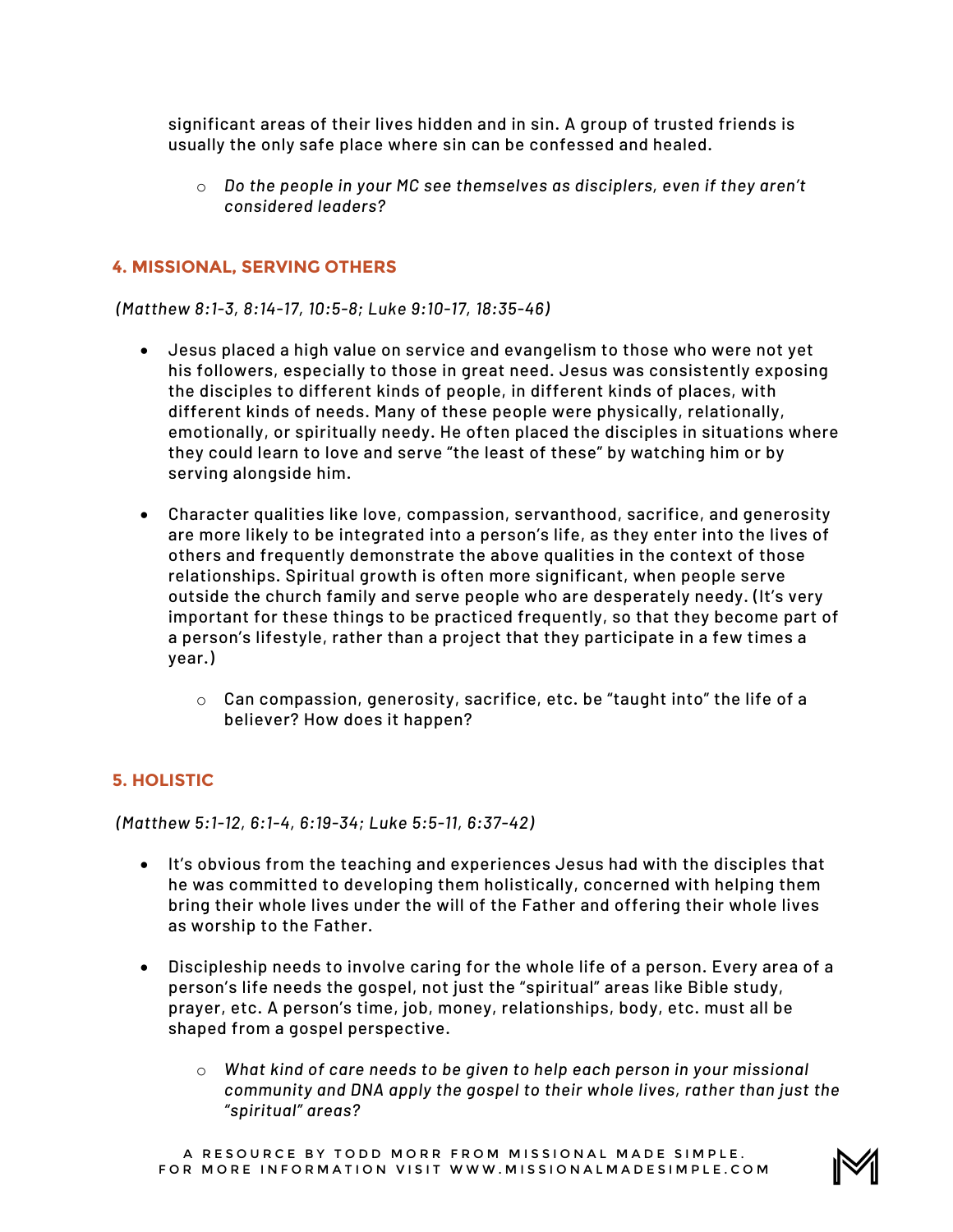#### **6. FREQUENT AND LONG-TERM**

*(Matthew 4:18-23, 9:35-38; Luke 8:1, 8:22)*

- It took Jesus 3 years of investment in the disciples, before they were ready to minister and lead on their own. During those 3 years, they spent an incredible number of hours together.
- Discipleship is not fast. It takes a lot of time, commitment, and sacrifice. A discipler must be with his or her disciples frequently and must care for them over the long-term.
	- o *Is it possible to truly disciple someone with the 2-4 hours a week that are spent together in most discipling relationships? How much time do you think it should take?*

#### **7. EXPERIENTIAL**

*(Matthew 4:18-23, 9:35-38; Luke 8:1, 8:22)*

- Most of the time Jesus spent with his disciples was in an experiential learning environment. They were living together, traveling together, eating meals together, ministering to the needs of people together, etc. Very little of their time spent together seems to be in what we would consider a formal learning environment.
- People learn much more when they do something than when they just hear something. For this reason, we need to help people experience life lived in line with the gospel (Gal 2:14). We need to live closely with them outside of church gatherings, engaging in life, relationships, and ministry together.
	- o *How can your MC live and experience more together in a given week or month?*

#### **8. INDIVIDUALLY TAILORED**

*(Matthew 14:28-31, 16:15-19, 26:36-38; Luke 9:28, 22:31-34)*

- Though we see Jesus spending a great deal of time with the disciples as a group, we also see him speaking specifically into the lives of individual disciples at different times and in different ways.
- In addition to the need for the group dynamic, discipleship must have a personal nature as well, because each person in a group has different needs, problems, passions, and spiritual gifts. Each person must be viewed individually, in the same way that parents view the development of each of their children individually. We